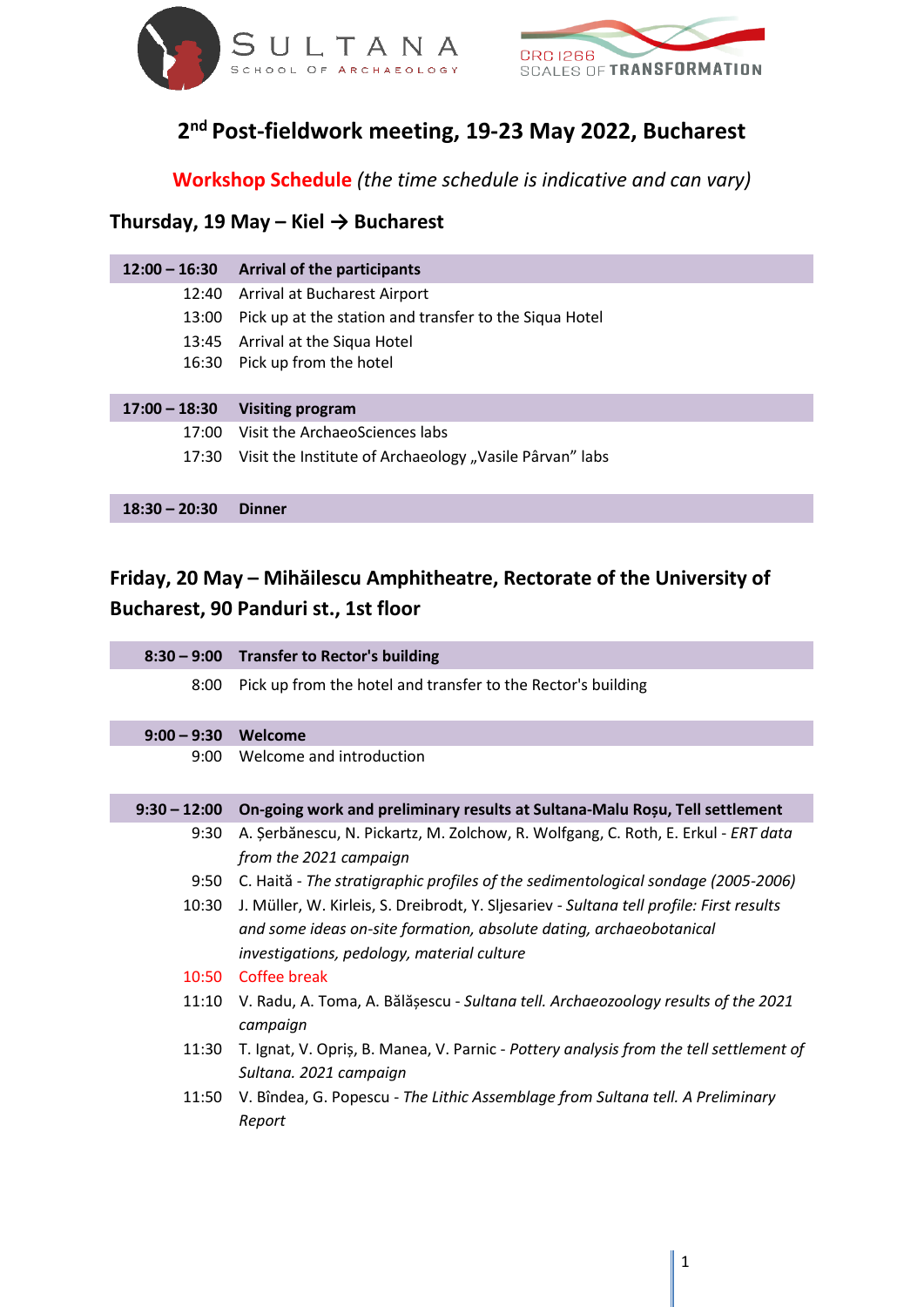#### **12:10 – 14:00 Lunch break (Canteen, 4th floor)**

| $14:00 - 16:50$ | On-going work and preliminary results at Chiselet, Tell settlement                                                                                         |
|-----------------|------------------------------------------------------------------------------------------------------------------------------------------------------------|
| 14:00           | C. Covătaru, C. Stal - Human land-use analysis and landscape modification around<br>Chiselet site                                                          |
| 14:20           | M. Zolchow - Geophysical investigation of the tell near Chiselet: Current status<br>and ideas for upcoming field campaign (Summer 2022)                    |
| 14:40           | R. Hofmann, S. Dreibrodt - Chiselet: Absolute dating in the regional context                                                                               |
| 15:00           | V. Radu, A. Toma, A. Bălăsescu - Chiselet tell. Archaeozoology results of the 2021<br>campaign                                                             |
| 15:20           | <b>Coffee break</b>                                                                                                                                        |
| 15:40           | B. Manea, M. Dimache, V. Parnic - Kiss-Kiss, Pot-Pot: the analysis phase and<br>preliminary results of the ceramic assemblage from Chiselet, 2021 campaign |
| 16:00           | V. Bîndea, G. Popescu - The Lithic Assemblage from Chiselet tell. A Preliminary<br>Report                                                                  |
| 16:20           | A. Darie - The clay representations discovered at Chiselet site                                                                                            |
| 16:40           | <b>Coffee break</b>                                                                                                                                        |
| $16:50 - 18:00$ | On-going work and preliminary results at Sultana-Ghețărie, Flat settlement                                                                                 |
| 16:50           | R. Hofmann, V. Opriș - Sultana-Ghețărie: Magnetic results, typo-chronology,<br>absolute dating and interpretation                                          |
| 17:10           | V. Radu, A. Toma, A. Bălăsescu - Sultana-Ghețărie site. Archaeozoology results of<br>the 2021 campaign                                                     |
| 17:30           | A. Toma, G. Vasile - Broken bones: some insights about M5, Sultana-Ghețărie                                                                                |
| 17:50           | V. Opriș - The Early Chalcolithic and the Transitional Period at Sultana-Ghețărie. A<br>look from the pots                                                 |
| 18:10           | A. Darie - The clay representations discovered at Sultana-Ghețărie site                                                                                    |

#### **18:30 Transfer to the Siqua hotel**

**19:30 – 21:00 Dinner**

# **Saturday, 21 May – Conference Room of the Research Platform in Biology and Systematic Ecology, Faculty of Biology**

|      | 9:00 - 9:20 On-going work and preliminary results at Sultana-Malu Roșu, Off-tell<br>settlement                                |
|------|-------------------------------------------------------------------------------------------------------------------------------|
| 9:00 | C. Covătaru, B. Manea, V. Parnic, M. Golea, C. Lazăr - Preliminary results from<br>Sultana off-tell settlement. 2021 campaign |
|      | 9:20 - 11:00 Preliminary overall results & Future perspectives                                                                |
|      | 9:20 S. Dreibrodt - Preliminary results of the geoarchaeological investigations                                               |